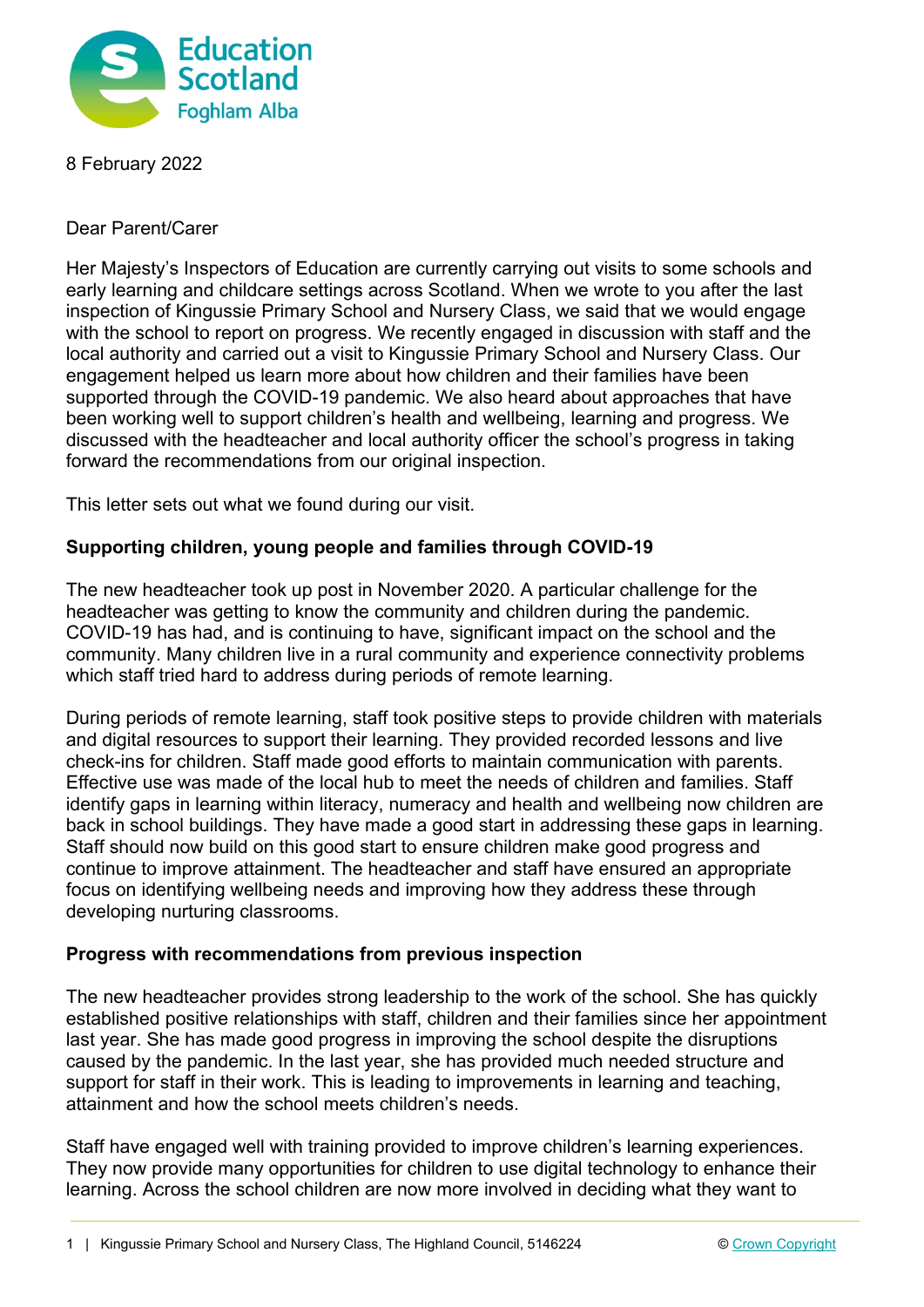

learn and now have more opportunities to lead their learning. As a result, they are now more active in their learning.

Staff identify appropriate supports needed for individuals and closely monitor these to ensure children are making progress in their learning. The teacher with responsibility for support for learning has improved the approaches to meeting children's needs across the school. She has developed and improved the record keeping and planning for children with additional support needs. There are now clearer records of children's targets to improve their learning. As a result, children with additional support needs are beginning to make better progress in their learning. Staff have worked well together to develop children's skills in self-regulating their own behaviour. Across the school children are now well-behaved and engaged in their learning.

The headteacher and staff have improved approaches to assessing children's progress. They now assess most aspects of literacy and numeracy and track children's progress throughout the year. A clearer approach to assessment is ensuring that staff have a better understanding of where children are in their learning. Staff should continue to create assessments linked to the National Benchmarks to support their decisions on whether children have achieved a level.

In the nursery, practitioners have improved how they track the progress children make in their learning. Children now have improved access to their learning profile. The profile is beginning to provide an accurate overview of the progress children are making in their learning at nursery. Practitioners have developed new ways to plan for children's learning. This is much more responsive to children's interests. As this develops further, care should be taken to ensure what children need to learn next is included in the planning consistently.

Practitioners have made considerable improvements to the environment to create a space for learning that supports children's learning. As a result, children are able to make increased choices, follow their interests and be more independent in their play. Children are now motivated and demonstrate a high level of engagement in their learning. They particularly enjoy challenging themselves in tasks such as jigsaws and retelling stories. Practitioners have sourced and purchased clothing for children to helpfully ensure everyone can benefit from outdoor learning in all weathers.